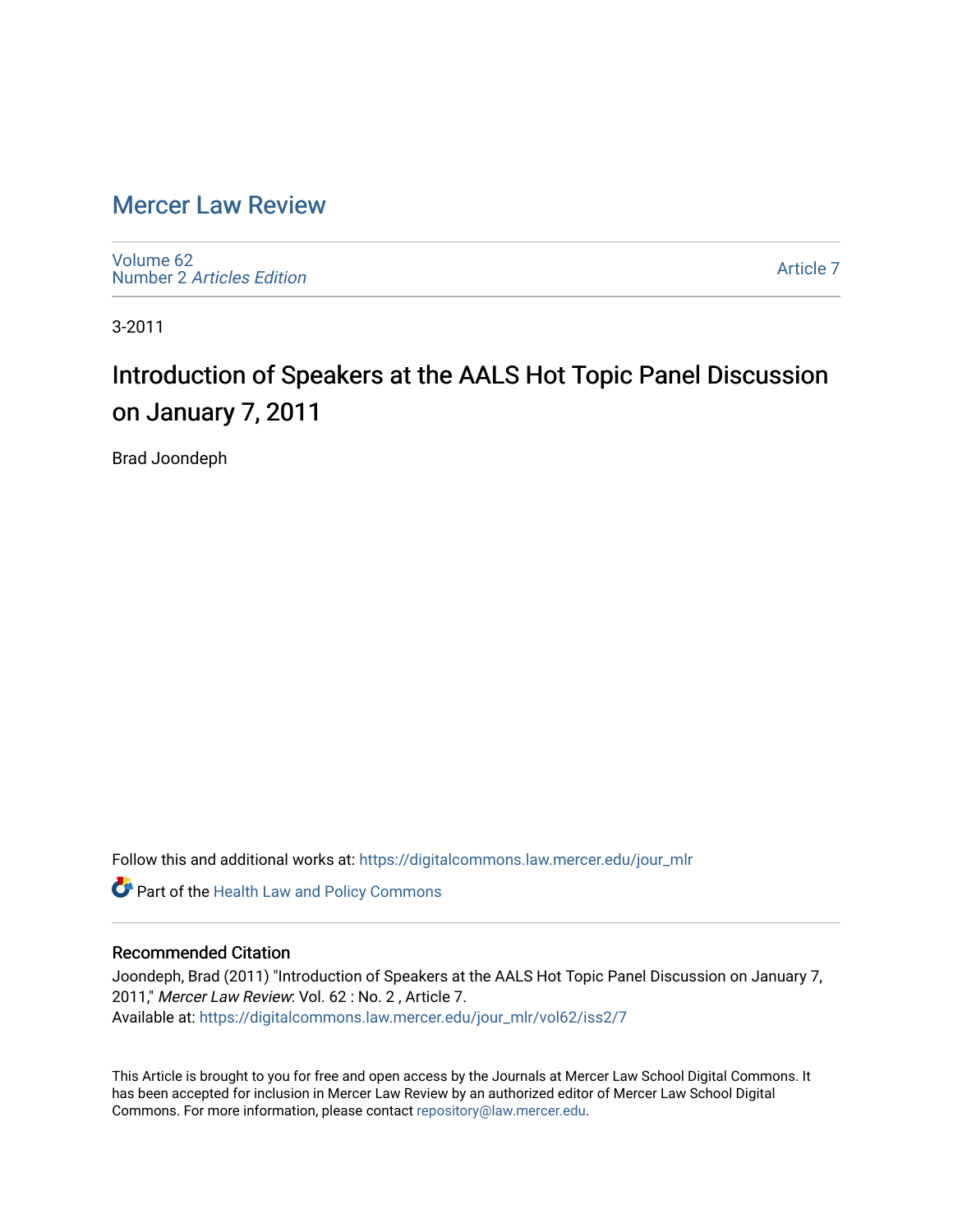# **Our Pending National Debate: Is Health Care Reform Constitutional?**

*This Article originated as a transcript of the remarks from the Hot Topic Panel Discussion on health care reform held at the Association of American Law Schools (AALS) meeting on January 7, 2011. After the panel discussion, the conversation has continued, and the Mercer Law Review is now publishing several noteworthy perspectives in various forms to provide the most complete picture of the debate. Contributions for this Article include: portions of the original transcript from the AALS panel discussion, a scholarly article by Professor Randy Barnett, a scholarly response to Professor Gillian Metzger's panel remarks by Professor David Oedel, and a Question and Answer session from the AALS panel discussion.*

*While the transcribed portions of the panel discussion have been lightly footnoted, the supplemental pieces have been edited as scholarly works in accordance with Mercer Law Review's standard editing procedures.*

### Introduction of Speakers at the **AALS** Hot Topic Panel Discussion on January **7,** 2011

#### **by** Brad Joondeph

**My** name is Brad Joondeph, and I teach at Santa Clara University School of Law. It is my honor and distinct pleasure to moderate the panel this morning. This group represents a terrific lineup of panelists, several of whom have been directly involved in the litigation that is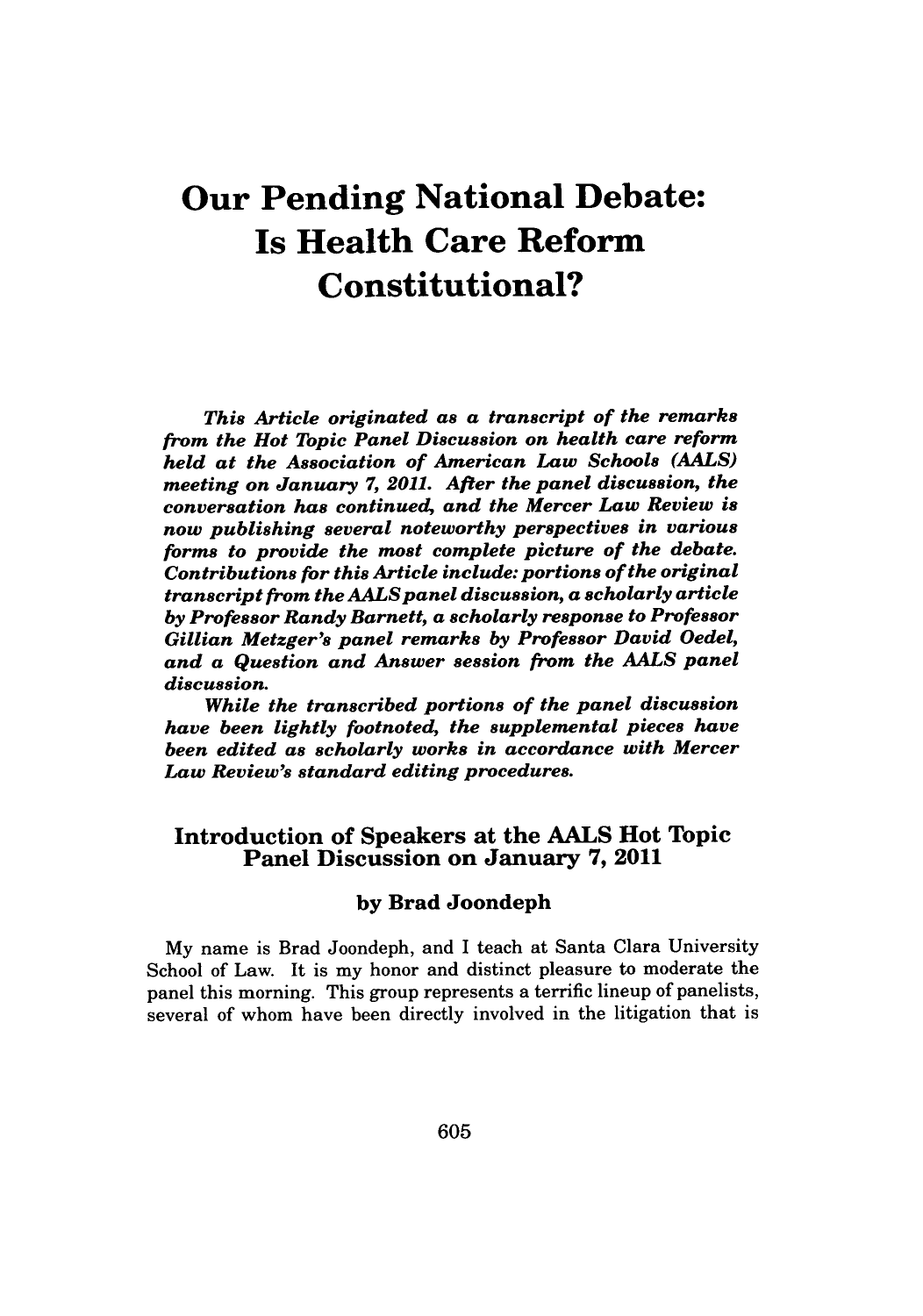currently ongoing throughout the United States. Before getting to the introductions, let me provide a quick summary.

There are currently about twenty cases being litigated in the lower federal courts that challenge-in some way, shape, or form-the constitutionality of the Patient Protection and Affordable Care Act,' as amended by the Health Care and Education Reconciliation Act of 2010.<sup>2</sup> also affectionately known as the **ACA** or "Obamacare." Thus far, three district courts have dispositively ruled on the merits of the constitutional challenges: one from the Western District of Virginia,' one from the Eastern District of Virginia,<sup>4</sup> and one from the Eastern District of Michigan.<sup>5</sup> So we now have three cases that are essentially in the courts of appeals. There are in the neighborhood of fifteen other cases continuing to percolate in the district courts.

These challenges raise a number of constitutional issues, from the Takings Clause to commandeering to the free exercise of religion to the right to privacy. But there are two issues that have garnered the most attention and raise the most serious constitutional questions. The first concerns the constitutionality of the ACA's so-called "individual mandate," which requires almost every American to acquire "minimally adequate health coverage" **by** January **1, 2014.6** The second concerns the ACA's amendments to Medicaid, amendments that substantially expand the baseline scope of coverage every state participating in Medicaid must offer.' The states that are parties to the *Florida* ex rel. *Bondi v. U.S. Department of Health & Human Services'* litigation, which is currently pending in the Northern District of Florida, are challenging these changes to Medicaid as an impermissible intrusion on their constitutionally protected sovereignty-sovereignty protected **by** the Tenth Amendment, or perhaps the structural principles that the Tenth Amendment presupposes.

Our panelists will be addressing several of these issues-though, like the litigation generally, we will probably focus a great deal on the individual mandate. Let me now introduce the panelists in the order in which they will speak.

**<sup>1.</sup>** Pub. L. No. 111-148, 124 Stat. **119** (2010).

<sup>2.</sup> Pub. L. No. **111-152,** 124 Stat. **1029.**

**<sup>3.</sup>** Liberty Univ. v. Geithner, No. 6:10-cv-00015-nkm, 2010 WL 4860299 (W.D. Va. Nov. **30, 2010).**

<sup>4.</sup> Virginia v. Sebelius, **728** F. Supp. **2d 768 (E.D.** Va. 2010).

**<sup>5.</sup>** Thomas More Law Ctr. v. Obama, **720** F. Supp. **2d 882 (E.D.** Mich. 2010).

**<sup>6.</sup> ACA § 1501(b).**

**<sup>7.</sup>** See, e.g., **ACA §** 2001(a)(1) (requiring participating states to expand Medicaid coverage to all non-elderly adults with incomes up to **133%** of the federal poverty level).

**<sup>8.</sup>** No. 3:10-cv-91-RV/EMT, 2011 **WL 285683 (N.D.** Fla. Jan. **31, 2011).**